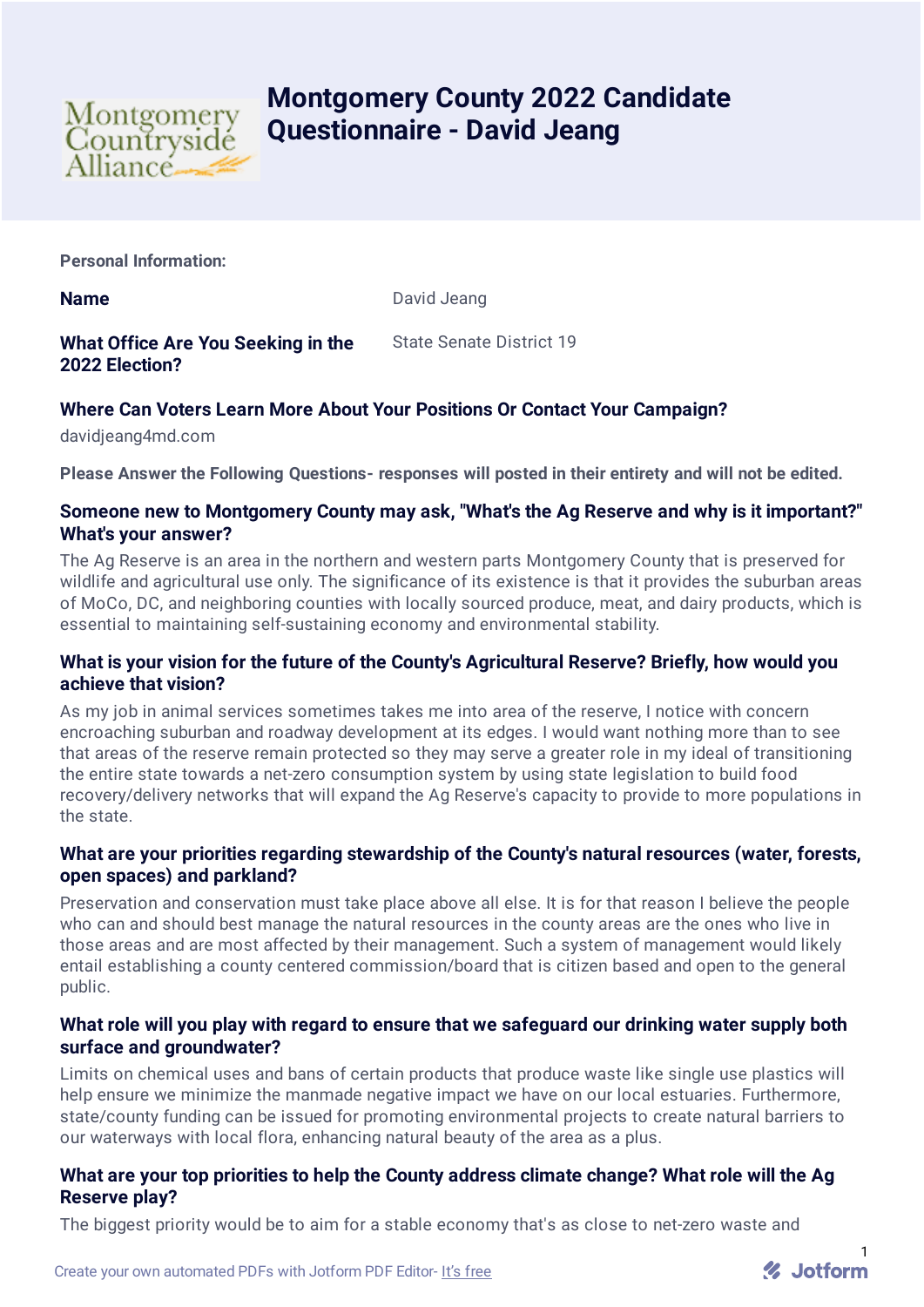consumption as possible, doing so would ensure the county's impact to climate change is at a minimum. The Ag Reserve is key to this goal as it will be both the largest source of local production and carbon reduction for the county and even various other parts of the state, which are essential factors needed to achieve those goals.

# **What more can be done to support our local farm businesses and rural communities?**

Implementing and expanding food recovery/distribution networks throughout the state can include programs that educate the populace on farmer market locations and times, groceries that buy locally, and the identification of local products. And if possible, the state sales tax could be implemented to have a two tier system, where verified locally grown and produced products are on the cheaper end, giving incentives to commercial franchises and chains to buy locally whenever possible.

#### **What are your regional transportation priorities? Do you support M83 and an additional Potomac bridge and outer beltway through the Reserve or adjacent rural zones?**

I seek to reduce traffic through the increased use of regional buses and railways, this will include the expansion of the Metro's red line to commuter heavy suburban neighborhoods like Onley and Aspen Hill for southern traffic, and Bus Rapid Transit routes, stations, and vehicles on existing roads for northern traffic in communities like Gaithersburg, Germantown, and Clarksburg. I have been a long standing opponent of both the M83 and Potomac bridge outer beltway expansion as both do not address the root of traffic congestion but instead simply redirect it at the cost of billions of dollars and leveling miles of natural environment, much of which are protective barriers to our waterways. Bottom line, they're shortsighted plans that follow an antiqued mindset of an overly subsidized road economy that no longer works and is in fact detrimental to the problem it is trying to solve.

#### **How should our County manage its solid waste? What role should incineration, composting and recycling play?**

As my beliefs of transitioning to a zero waste economy coincide with solid waste management, my emphasis on the ban of single use plastics in favor of reusables and compostable substitutes will drastically cut the amount of solid waste to manage. For the remaining waste, it should be mostly compostable or recyclable, so the county should expand and educate their current facilities and locations to the public as described in their Suburban Waste Services programs in order to cover the whole county. Providing compost bins along with recycling and trash bins and enacting container deposit legislation will help individual households to properly sort and manage their waste for collection. I frown upon incineration, seeing it only as a last resort for any remaining waste that cannot be reused, composted, or recycled and must be heavily maintained to prevent any runoffs or unsafe exposures to nearby communities.

# **What are your views on the general plan update "Thrive 2050," both the process and the draft now before the Council?**

Identifying the shortfalls of the Wedges and Corridors plan that ultimately led to some of the current problems today, particularly traffic-wise, is an important learning experience as the "Thrive 2050" update shows. And on the urban side of it, I certainly agree to the idea of compacting the areas to 'complete' walkable communities as it is a smart design similar to most European standards where traffic is not nearly as big a problem. However, I do have concerns that this update could be treated as a one-sizefits-all approach to the entire county and could possible be used to undermine protections from certain developments the Ag Reserve falls under. While it is clearly an improvement nevertheless, it must be approached carefully and viewed with inputs from all sides lest it reaches similar shortcomings like its predecessor and create a whole new set of infrastructure problems, this time on the rural side of things.

#### **Do you believe that the way that local government branches, state entities, and the public currently interact can be improved? If so, what steps would you take?**

I think that the best way to improve interactions between local, state, and public would be to establish and be explicit in a clear cut manner the roles and responsibilities of each entity and attempt to decentralize the processes in a way that ensures neither state or local shares those responsibilities.